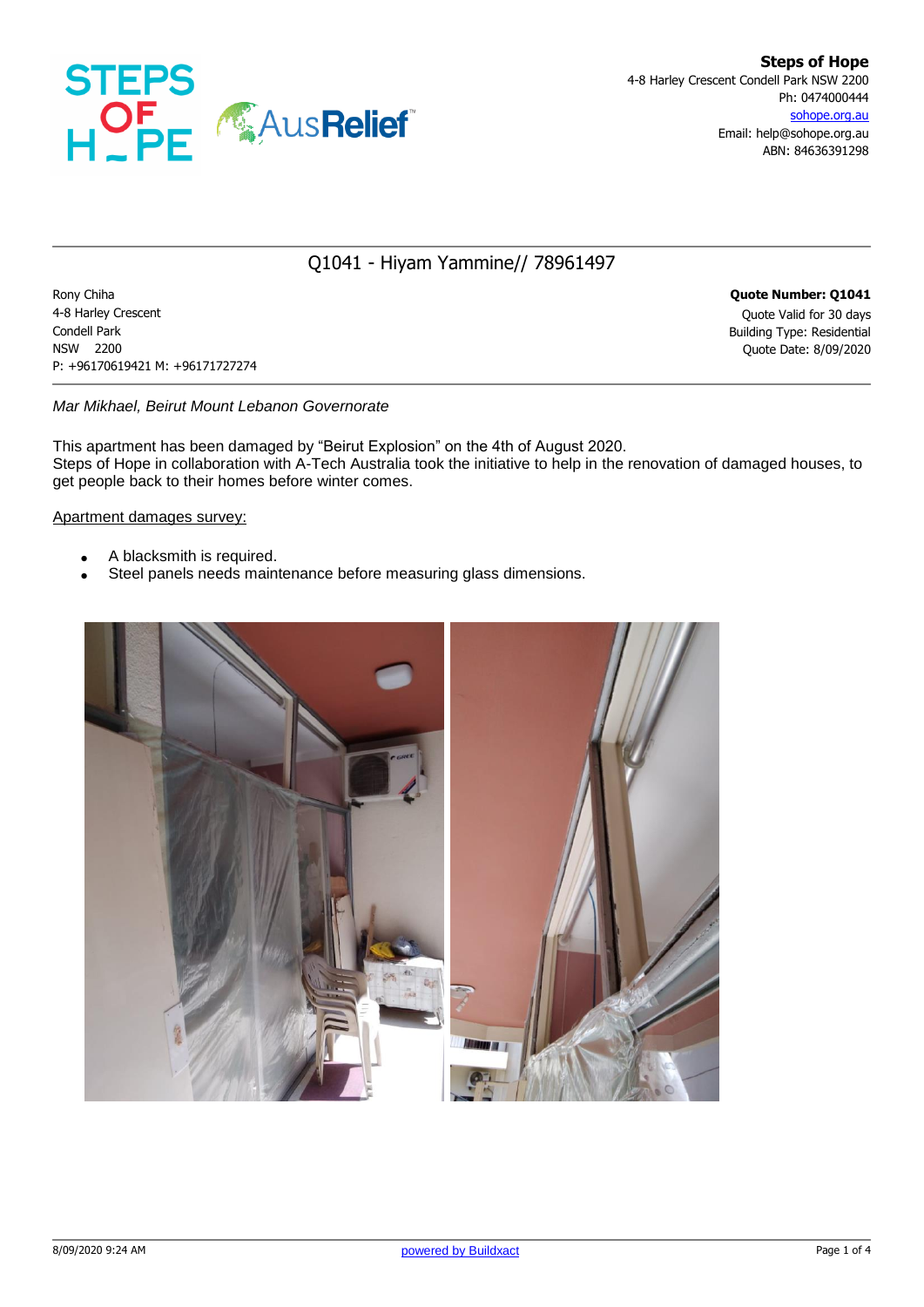

| Specifications and Inclusions |                                                                 |  |  |  |
|-------------------------------|-----------------------------------------------------------------|--|--|--|
| <b>Glass</b>                  |                                                                 |  |  |  |
| ٠                             | 6mm Clear Glass                                                 |  |  |  |
| <b>Materials</b>              |                                                                 |  |  |  |
| Silicon<br>$\bullet$          | Steel Door                                                      |  |  |  |
| Labor                         |                                                                 |  |  |  |
| $\bullet$                     | <b>Professional Installer</b><br>Second Installer<br>Blacksmith |  |  |  |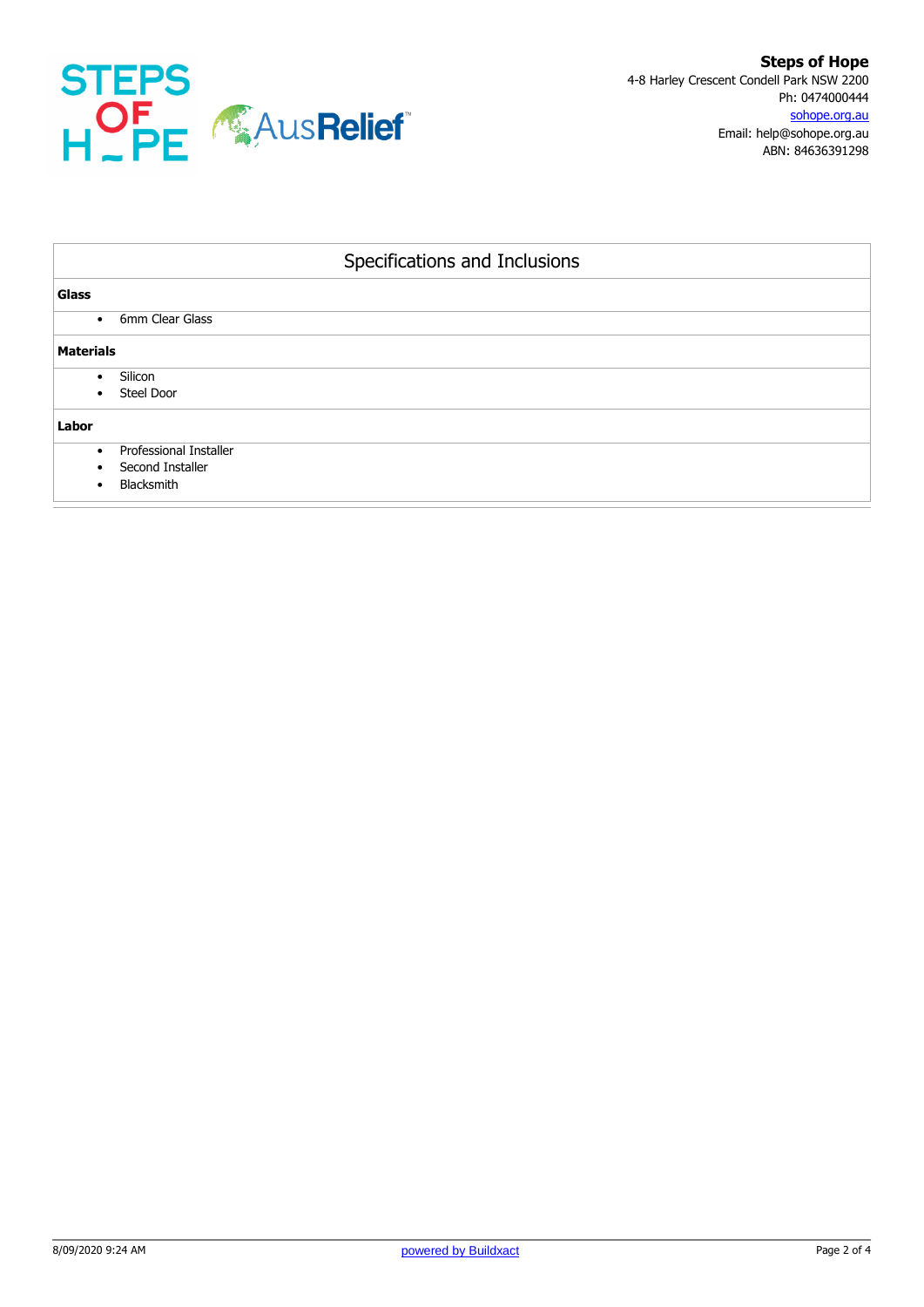

# Q1041 - Hiyam Yammine// 78961497

### **Estimate**

|                                                                                                                | Customer:        |                                                  |                                                                                                          | <b>Estimate Details:</b>                                       |          |  |
|----------------------------------------------------------------------------------------------------------------|------------------|--------------------------------------------------|----------------------------------------------------------------------------------------------------------|----------------------------------------------------------------|----------|--|
| Rony Chiha<br>4-8 Harley Crescent<br>Condell Park<br>NSW 2200<br>Ph: +96170619421<br>Email: help@sohope.org.au |                  |                                                  | Net Total:<br>\$452.50<br>\$0.00 (0%)<br>Markup:<br>\$0.00<br>Tax:<br><b>Estimate Total:</b><br>\$452.50 |                                                                |          |  |
|                                                                                                                |                  |                                                  |                                                                                                          | <b>Building Type: Residential</b><br>Date Prepared: 31/08/2020 |          |  |
|                                                                                                                |                  |                                                  | Cost Items                                                                                               |                                                                |          |  |
|                                                                                                                | Code             | Description                                      | Units / UOM                                                                                              | <b>Unit Cost</b>                                               | Total    |  |
| 1                                                                                                              | Glass            |                                                  |                                                                                                          |                                                                | \$150.00 |  |
|                                                                                                                | 1.1              | 6mm Clear Glass<br>6mm Clear Glass               | 10.000 m2<br>10,000 m2                                                                                   | \$15.00<br>\$15.00                                             | \$150.00 |  |
| $\overline{\mathbf{2}}$                                                                                        | <b>Materials</b> |                                                  |                                                                                                          |                                                                | \$182.50 |  |
|                                                                                                                | 2.1              | Silicon<br>Silicon                               | 30,000 tube<br>30,000 tube                                                                               | \$3.75<br>\$3.75                                               | \$112.50 |  |
|                                                                                                                | 2.2              | <b>Steel Door</b>                                | 1.000 quantity                                                                                           | \$70.00                                                        | \$70.00  |  |
| 3                                                                                                              | Labor            |                                                  |                                                                                                          |                                                                | \$120.00 |  |
|                                                                                                                | 3.1              | Professional Installer<br>Professional Installer | 1.000 Day<br>1.000 Day                                                                                   | \$55.00<br>\$55.00                                             | \$55.00  |  |
|                                                                                                                | 3.2              | Second Installer<br>Second Installer             | 1.000 Day<br>1.000 Day                                                                                   | \$25.00<br>\$25.00                                             | \$25.00  |  |
|                                                                                                                | 3.3              | Blacksmith<br>Blacksmith                         | 1.000 Day<br>1.000 Day                                                                                   | \$40.00<br>\$40.00                                             | \$40.00  |  |

Net Total: \$452.50

Markup: \$0.00

Tax: \$0.00

#### **Estimate Total: \$452.50**